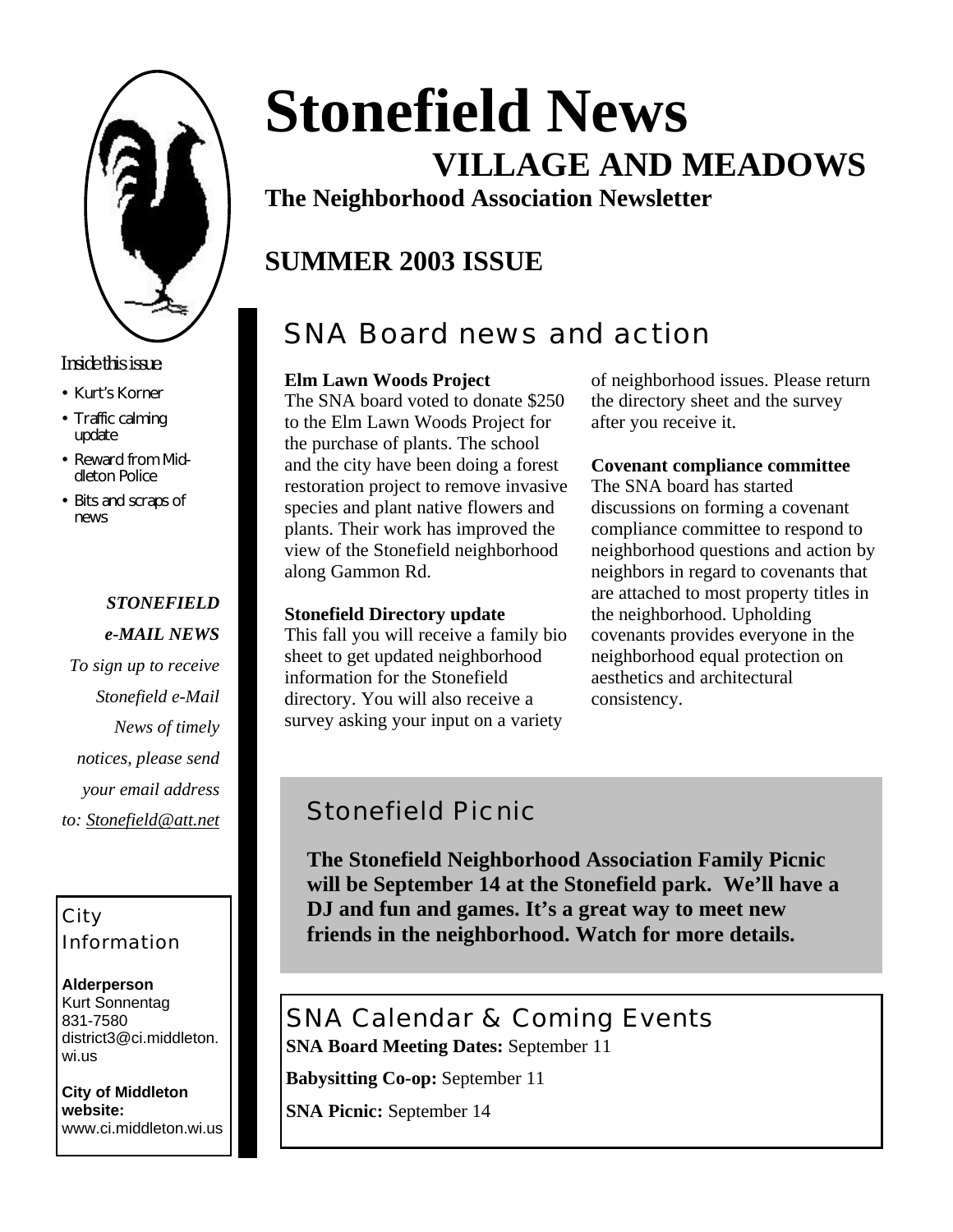# 2003-2004 SNA Board Members

### **PRESIDENT**

Jon DiPiazza 1218 Boundary Road 836-5433 jon101@chorus.net

### **SECRETARY**

Tom Thieding 6325 Briarcliff Lane 836-5709 tpcactus@chorus.net

#### **TREASURER**

Sue Miller 1114 Boundary Road 831-3357 smiller@greatlakesco.com

### **CIVIC DIRECTOR**

Tom Crozier 6353 Stonefield Road 833-1102 crozierip@charter.net

### **BOARD MEMBERS AT LARGE**

James Dvorsky 6505 Clovernook Road 836-4045 james.dvorsky@att.net

Jeffrey Mattox 1103 Stonefield Circle 831-1103 hm1103@mac.com

### **WELCOMING COMMITTEE**

Robin Sweet 1411 Shady Oak Circle 231-9966 ROISWEET@aol.com

# *Kurt's Korner*

by Kurt Sonnentag, District 3 Alderman Telephone: 831-7580 Email: district3@ci.middleton.wi.us

### Traffic Calming

The Stonefield Rd. traffic calming test is over and most of the votes have been counted. A preliminary count indicates that the test did not receive a 60% approval from voters, so we now move onto the public input part of this process. Stonefield residents had a chance to voice their opinions at the Public Works Committee meeting scheduled for July  $28<sup>th</sup>$  at 7:05 PM at City Hall.

My position on this city-wide issue is this: The traffic calming device must be effective in slowing traffic, safe for drivers, bicyclists and pedestrians, and must be cost effective. If you apply these hurdles to the recent Stonefield Rd. test devices, I think the devices failed. First of all, the islands and traffic circles slowed traffic on average only 2 MPH to 4 MPH. While I had a sense that traffic was slower during the test, I was disappointed with the measured results. Secondly, I think the traffic circles confused drivers (a lot of incorrect left turns) causing a safety concern. Bicyclists took issue with the islands as the street narrowed and made it difficult for a car and a bike to squeeze through at the same time, another safety concern. Thirdly, constructing circles and islands is fairly expensive due to the curbing involved and then there is the cost of ongoing maintenance by city crews.

So what is the answer? I believe it to be a combination of speed humps (used on High Point Rd) and stop signs. Speed humps will slow traffic and are more cost effective than islands or circles. Stop signs…you know what they are supposed to do and they are pretty cheap. Unfortunately, our intersections do not meet the traffic counts required by the Federal MUTCD (manual of uniform traffic control devices) in order to install a four way stop. Regardless, I will continue to advocate for installation of stop signs.

To review, at this point in time, there is no set plan for Stonefield Rd traffic calming. Also, send me an email (district3@ci.middleton.wi.us) to let me know if you agree or disagree with my position. It's a good idea to check the city website home page for meeting date and time changes (www.ci.middleton. wi.us)

### Street Work

Shawn Stauske advised me that the Woodgate and Clovernook Street work is scheduled to conclude on August  $20<sup>th</sup>$ . Since the contractor doing this work is also contracted for street work in other areas of the city during the same time period, Shawn's confidence level in hitting this completion date is somewhere between "no way" and "it's a slam dunk".

The "chip sealing" that recently occurred on Old Middleton Rd. was done by the City of Madison. While they took their time sweeping up the excess chips, at least the work is now finished on our end of the road.

### Alderman Email

During the first few weeks of my term, about 15 residents of District 3 sent emails to me at the city's District 3 email address. Unfortunately, these emails did not get forwarded to my home email address (kjsunman44@aol.com). When we tried to fix the problem, all of the emails were accidentally erased. If you were one of these residents, I apologize for not responding. Please try again. We have been testing the system for several weeks and the emails are now being successfully forwarded to me. Thanks for your patience!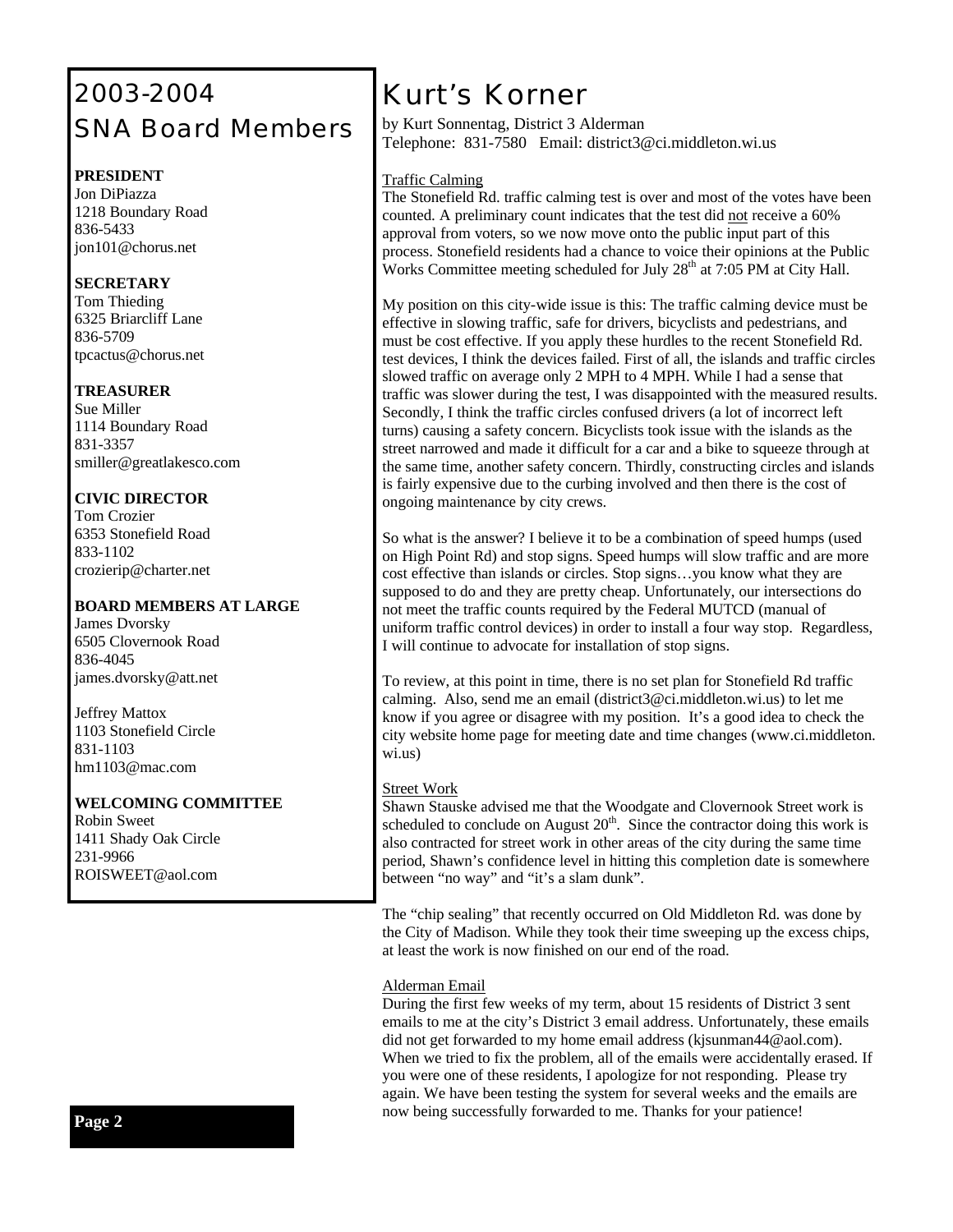### Reward offered for car thefts. Lock your car doors for security!

The Middleton Police Department is investigating a series of cases of theft from vehicles. On Friday night or Saturday morning, May 30 or 31, at least 20 cars were broken into. The cars were unlocked. They were entered, ransacked, things were stolen and the doors were left open. This occurred in the south east side of Middleton.

On Wednesday night or Thursday morning, June 4 or 5, at least 35 cars were broken into. Again, the cars were unlocked, they were ransacked, things were stolen and the car doors were left open. This occurred in the north

east side of Middleton.

If you have information about these crimes, contact the Middleton Police at 827-1000 or remain anonymous by calling the Tipster line at 827-1007.

The Middleton Police are offering a \$100 reward for information leading to the arrest of the persons responsible for these crimes.

Submitted by Detective Dave Haselow, Middleton Police **Department** 

### Traffic calming update

The City of Middleton Public Works Committee held a meeting on July 28, regarding Stonefield Rd. traffic calming. The meeting generated much input from neighborhood residents. No decisions were made.

Public Works directed the SNA traffic calming committee to gather more input and meet with the City's consultant to decide on a final plan to be presented to Public Works.

All Stonefield residents are encouraged to direct their ideas and opinions or join the committee by calling SNA President Jon DiPiazza at 836-5433 or e-mail jon101@chorus.net.

# Bits, pieces and scraps of news….

### **Come bowl with the Tuesday Ten Pins**

The Tuesday Ten Pin bowling league is seeking bowlers and teams for the 2003-04 season. New bowlers to seasoned veterans- everyone's welcome! Bowling equipment is available--no need to buy your own.

Join some of your neighbors already in the league! Form your own fourperson team with your friends, or join an established team, and look forward to Tuesday mornings. This league is open to all women! Details:

- The season runs from September 9, 2003 – March 30, 2004 at Schwoegler Park Towne Lanes.
- Tuesday mornings, 9:00 a.m.- 11:30 a.m.
- The (approximate) cost is \$9

weekly. There is child care available. Prize \$ is awarded at the end of the year!

For more information, please call: Rosalie Koschkee at 831-0629.

### **"Thank You" to our neighbor**

Thank you for Megan and Rad Hawkos, 6716 Clovernook Rd., for hosting the SNA Summer Social.

### **Keep your post lamp lit**

Ever notice how dark some areas of Stonefield are at night? That's because many owners have forgotten to replace the bulbs in the post lamps in front of their house. Check to make sure you have a working bulb and light sensor. Replacement globe lanterns are available at Madison Lighting. Working lamps help improve security in the

neighborhood. The post lamps are the signature icons for the Stonefield Village portion of the neighborhood.

### **Need a mailbox replaced?**

Stop by Wildbirds Unlimited on the corner of Odana Road and Whitney Way to order your custom mailbox. There are several patterns of mailboxes to choose from that comply with the SNA building covenant.

#### **Potty train your dogs?**

Or, train the owners to pick up after them. Just a remember to please pick up after the dogs. We are still getting reports of neighbors failing to uphold public health and basic consideration by bagging or scooping the doggie-do.

### **Page 4**